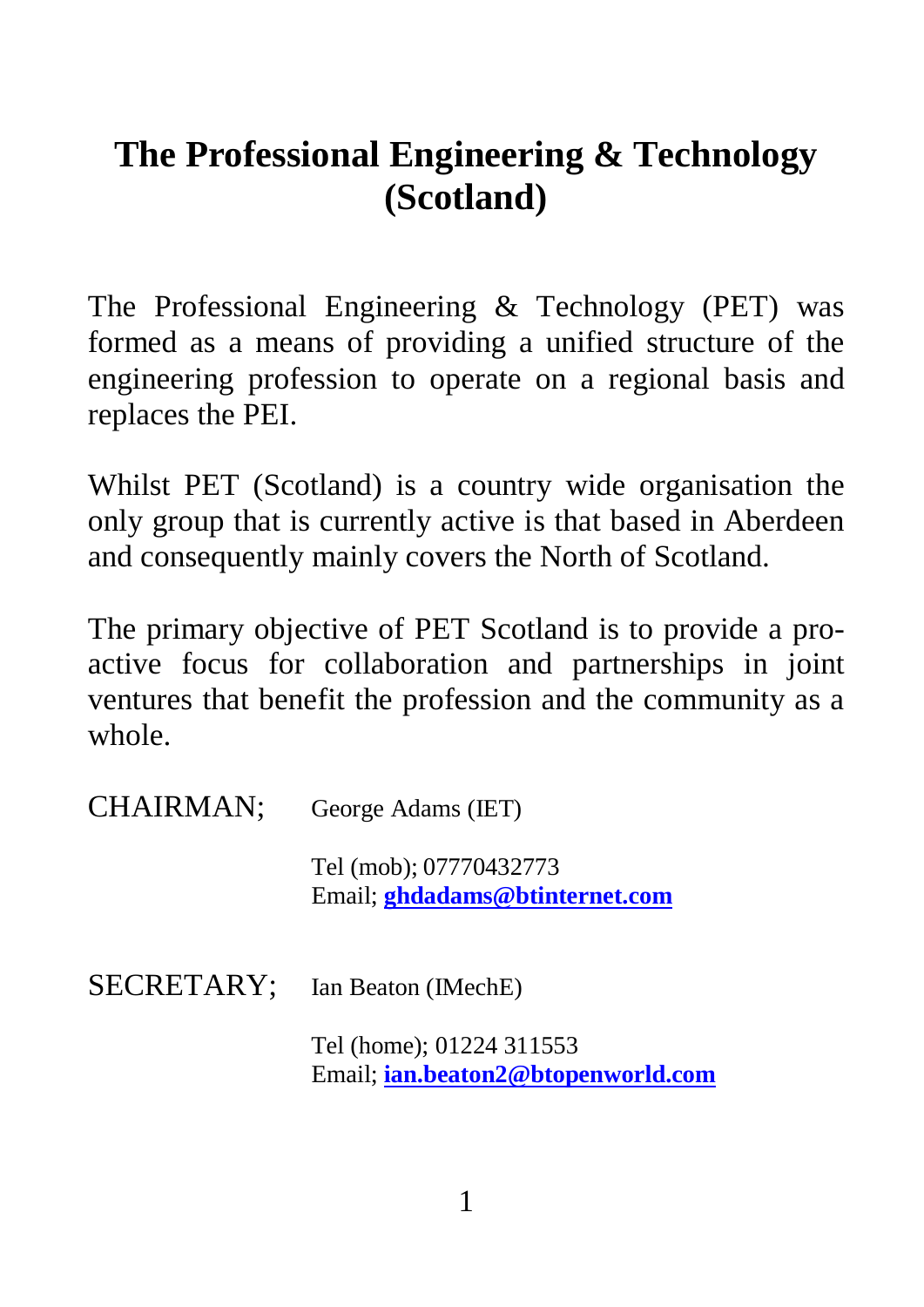# **PET (SCOTLAND) PROGRAMME DIARY 2012-2013**

### **ORGANISATIONS REPRESENTED IN THIS BOOKLET**

| Aberdeen Association of Civil Engineers | <b>AACE</b>   |
|-----------------------------------------|---------------|
| Aberdeen Maritime Branch                | AMB           |
| Aberdeen Mechanical Society             | AMS           |
| <b>Chartered Quality Institute</b>      | <b>COI</b>    |
| <b>Energy Institute</b>                 | ЕI            |
| Institute of Corrosion                  | <b>ICorr</b>  |
| Institute of Physics in Scotland        | <b>IOPS</b>   |
| Institution of Engineering & Technology | IET           |
| Institution of Mechanical Engineers     | <b>IMechE</b> |
| Institution of Chemical Engineers       | <b>IChemE</b> |
| Mining Institute of Scotland            | <b>MIS</b>    |
| (Regional Society of IoM3)              |               |
| Royal Aeronautical Society              | RAeS          |
| Techfest-Setpoint                       |               |
| Society for Underwater Technology       | SUT           |
| Welding & Joining Society               | W&JS          |
|                                         |               |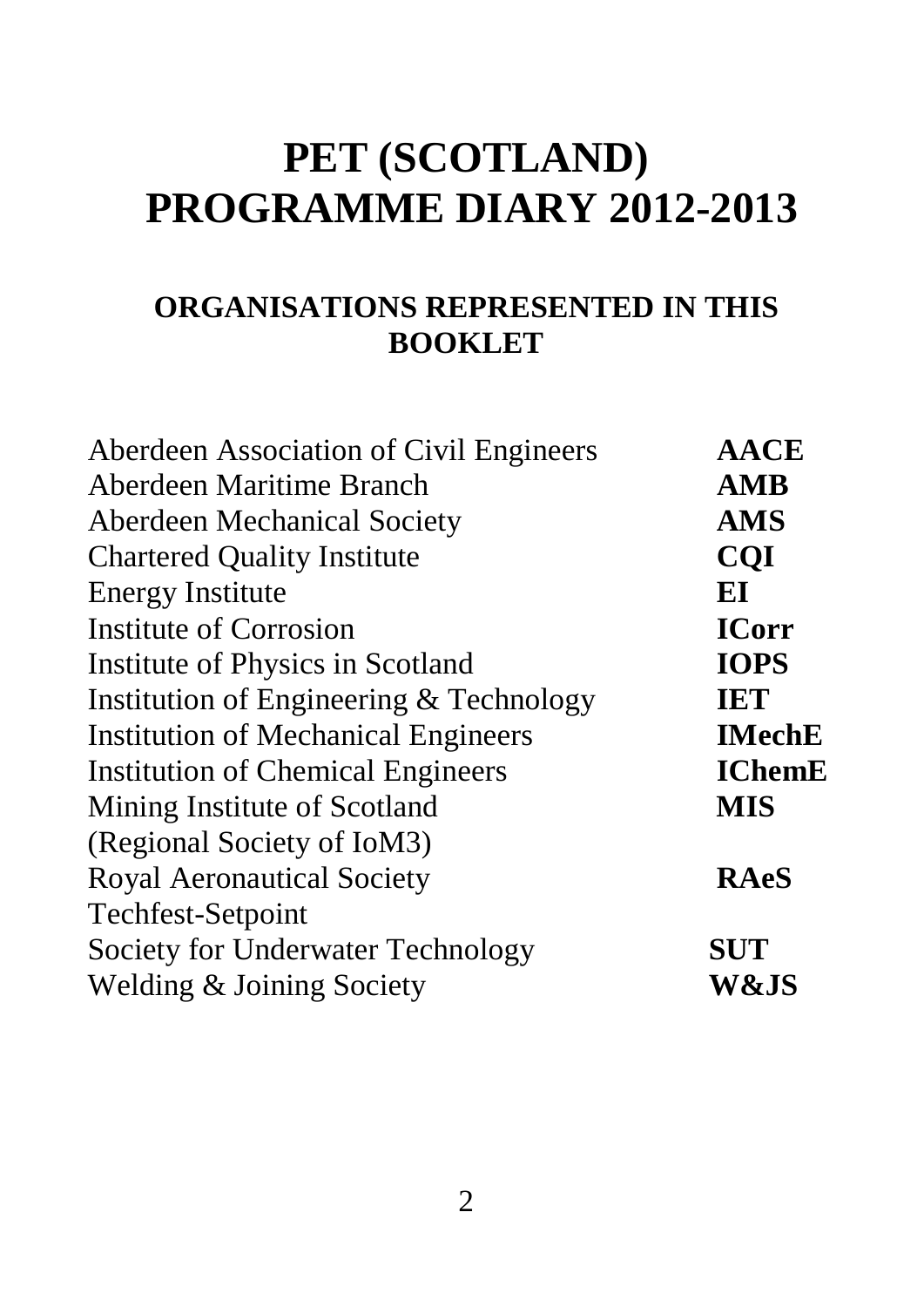# **WEB-SITE ADDRESSES OF ORGANISATIONS REPRESENTED IN THIS BOOKLET**

| Aberdeen Mechanical Society                                  |                         |
|--------------------------------------------------------------|-------------------------|
| www.abdn.ac.uk/ams/index.html                                |                         |
| <b>Chartered Quality Institute</b>                           |                         |
| www.thecqiscotland.org                                       |                         |
| Institute of Corrosion                                       | www.icorr.org           |
| Institute of Marine Eng, Science & Tech:                     | www.imarest.org         |
| Institute of Physics in Scotland                             | http://iopscotland.org/ |
| Energy Institute:                                            | www.energyinst.org.uk   |
| Institution of Civil Engineers:                              | www.ice.org.uk/         |
| Institution of Engineering & Technology                      |                         |
| www.iee.org/OnComms/Branches/UK/Scotland/North/              |                         |
| <b>Institution of Chemical Engineers</b>                     |                         |
| www.icheme.org/communities.member.groups/aberdeen.asp%       |                         |
| <b>Institution of Mechanical Engineers:</b>                  | www.imeche.org.uk/      |
| Mining Institute of Scotland                                 | www.mining-scotland.org |
| www.iom3.org/content/petroleum-drilling-engineering-division |                         |
| Royal Aeronautical Society:                                  | www.aerosociety.com     |
| Royal Institution of Naval Architects:                       | <u>www.rina.org.uk/</u> |
| Society for Underwater Technology                            | www.aberdeen.sut.org    |
| The Welding Institute                                        | www.twi.co.uk           |
| Techfest-Setpoint                                            |                         |
| www.techfestsetpoint.org.uk                                  |                         |

Detail of the entire programme may be found on:

• **www.bcs.org/petscotland**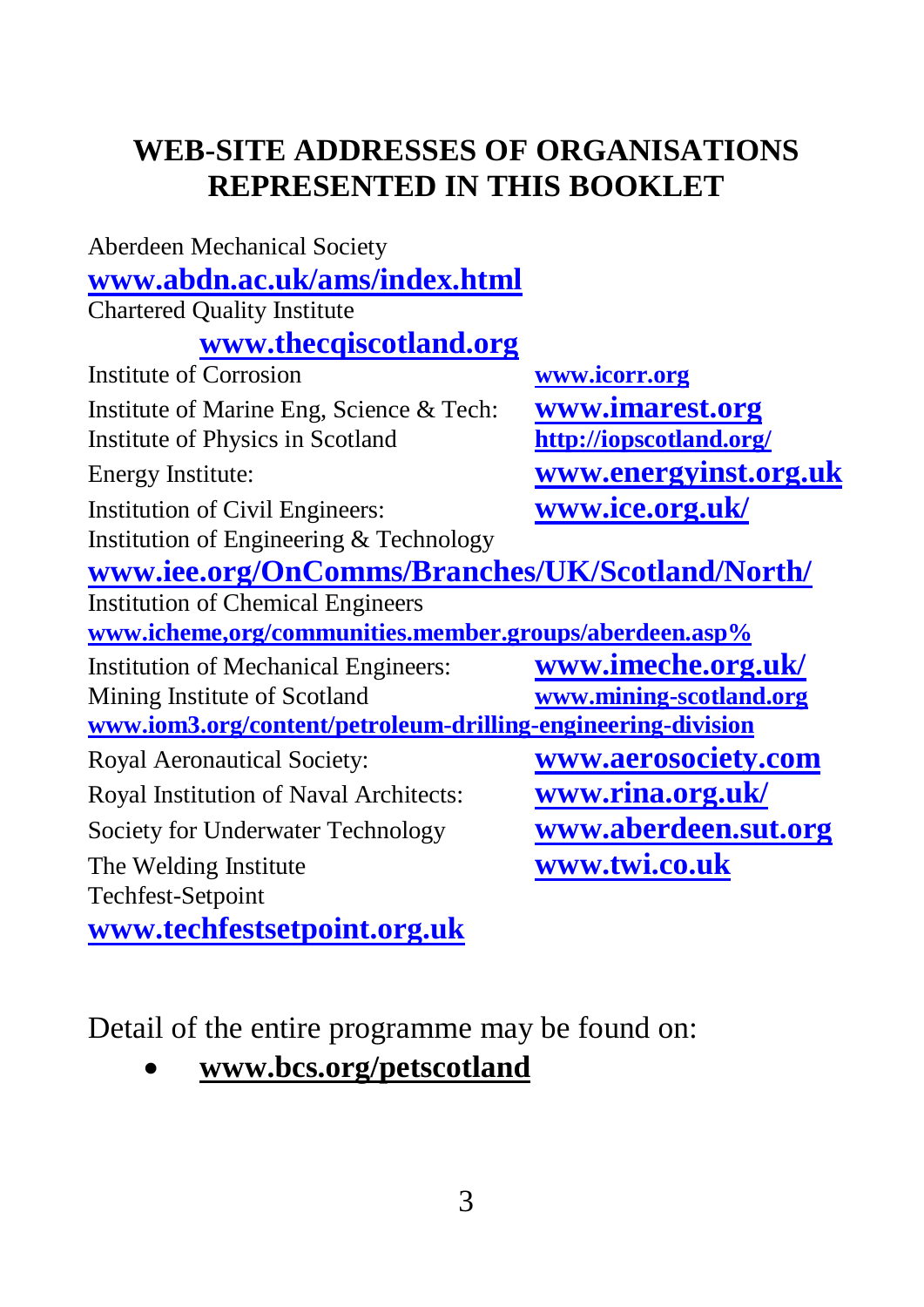#### **ABERDEEN ASSOCIATION OF CIVIL ENGINEERS**

# **(AACE)**

The **AACE** was first incorporated on 14th December 1900. Membership is open to all who are interested in civil engineering and not only civil engineers themselves.

| <b>PRESIDENT:</b> | Rachel Kennedy<br><b>Infrastructure Services</b><br>Aberdeenshire Council<br>Gordon House<br>Inverurie<br>Aberdeenshire AB51 3WA<br>Tel (bus) 01467 628529<br>Email Rachel.C.Kennedy@aberdeenshire.gov.uk |
|-------------------|-----------------------------------------------------------------------------------------------------------------------------------------------------------------------------------------------------------|
| <b>SECRETARY</b>  | <b>Stuart Thompson</b><br>Fairhurst<br>88 Queens Rd<br>Aberdeen AB154YO<br>Tel (bus) 01224 321222<br>Tel (home) 01224323201<br>Email stuart.thompson@fairhurst.co.uk                                      |

YM's CONTACT Ryan Swan Email; **[r.swan@robertson.co.uk](mailto:r.swan@robertson.co.uk)**

• For further information go to **[www.ice.org.uk](http://www.ice.org.uk/)**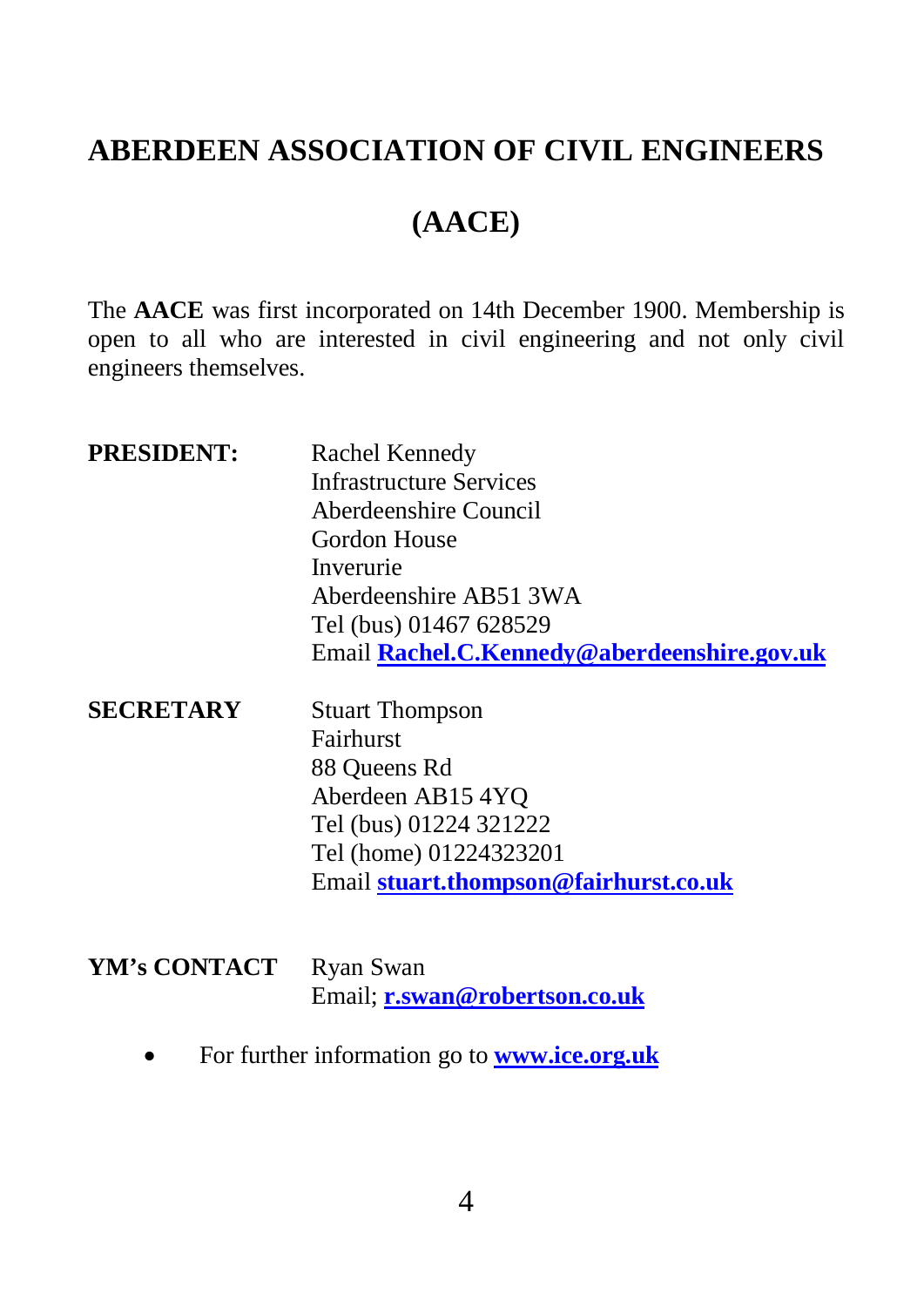### **ABERDEEN MARITIME BRANCH (AMB)**

#### **(Incl. Institute of Marine Engineering, Science and Technology, The Royal Institution of Naval Architects, & Institution of Engineers and Shipbuilders of Scotland)**

With the fourth largest membership area in the UK and overseas, the AMB is an integral part of the learned society. The Joint Branch's aim is to enhance its professional reputation by continuing to develop all aspects of naval architecture, marine and offshore engineering via regular meetings and technical visits.

| <b>CHAIRMAN:</b> | Sam Chadwick           |
|------------------|------------------------|
|                  | Tel (bus) 01224 335117 |
|                  |                        |

**SECRETARY;** William Patterson

Tel TBA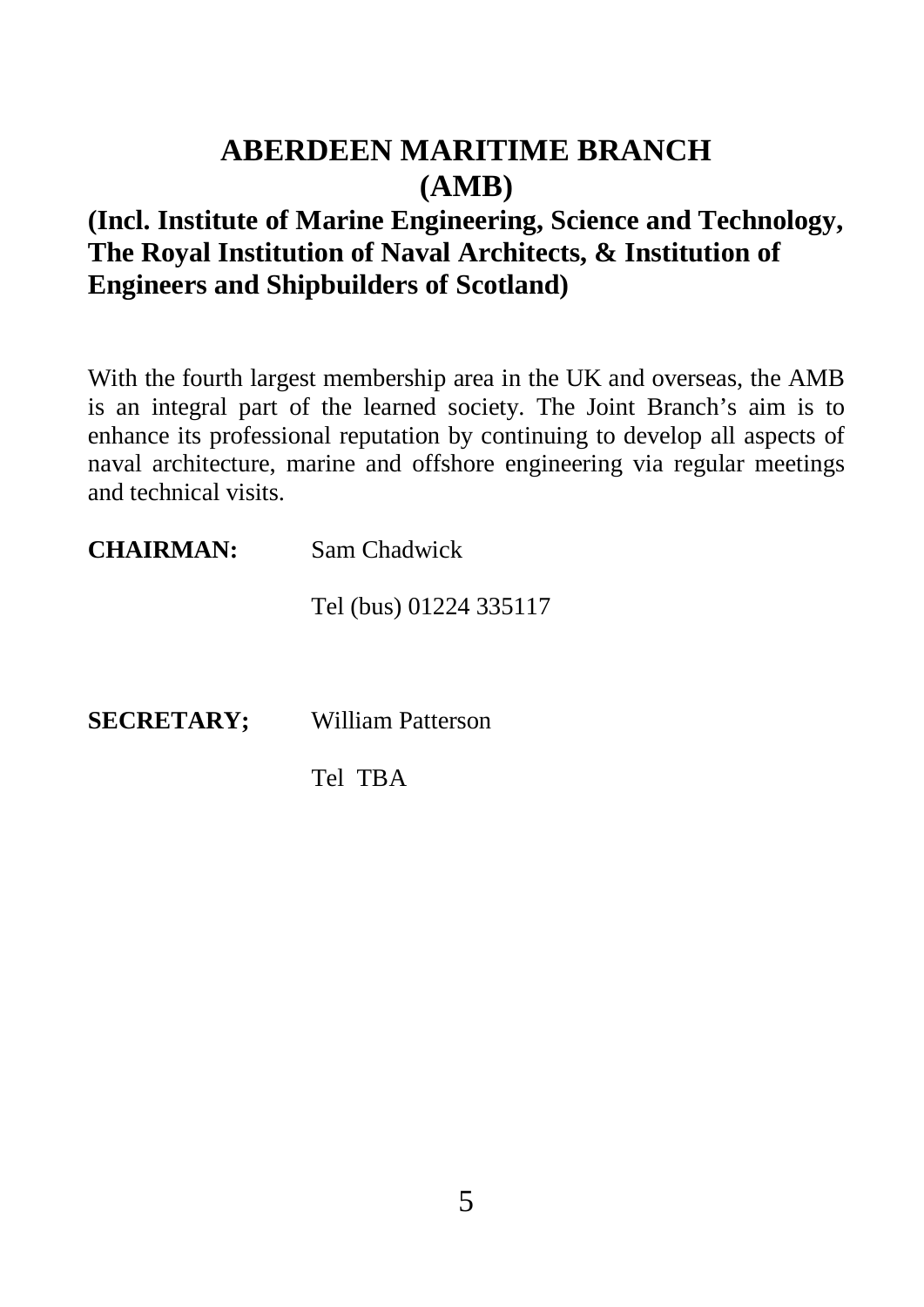# **ABERDEEN MECHANICAL SOCIETY (AMS)**

The Society was formed in 1888 to enable a wide local audience to learn about and discuss the latest scientific and technical developments and to encourage education and self-improvement. This is still true today and membership is open to everyone who has an interest in, or a connection with Engineering, whatever their present occupation or qualification

Society Web Site: **www.abdn.ac.uk/ams/index.html**

| <b>PRESIDENT:</b> | Alex Gunn                              |
|-------------------|----------------------------------------|
|                   | 34 Concraig Park                       |
|                   | Kingswells                             |
|                   | Aberdeen AB15 8DH                      |
|                   | Tel (bus) 01224 205534                 |
|                   | Fax (bus) 01224 205102                 |
|                   | Tel (home) 01224 279562                |
|                   | E mail; alex.j.gunn@conocophillips.com |
|                   |                                        |
|                   |                                        |

| Dr John S Reid    |
|-------------------|
| Rochelle          |
| Old Inn Rd        |
| Findon            |
| Aberdeen AB12 3RL |
|                   |

Tel; 01224 780336 E mail;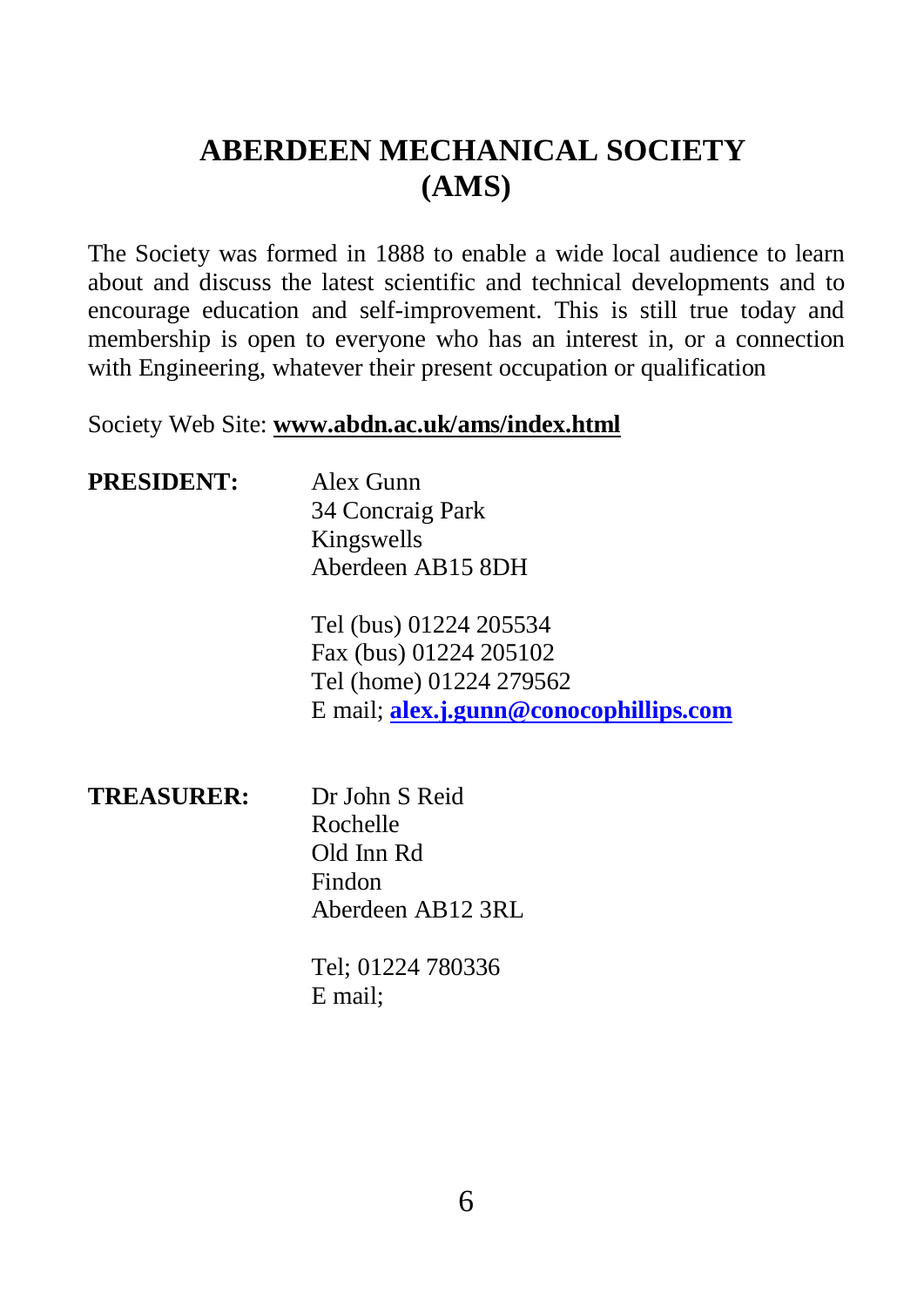#### **ENERGY INSTITUTE (EI) Aberdeen Highlands & Islands Branch**

#### **CHAIRMAN;** Hugh Rees BP Exploration & Production 1, Wellheads Ave Dyce Aberdeen AB21 7PB Tel(bus) 01224 833837 Email **[reesh@bp.com](mailto:reesh@bp.com)**

**SECRETARY:** Ken Poole 56, Paradise Rd Kemnay Inverurie AB51 5ST Tel(mob) 07899 801990 Email; **[kennethpoole05@aol.com](mailto:kennethpoole05@aol.com)**

#### **YOUMG PROFESSIONAL NETWORK YPN CHAIRMAN** Osama Akabat Email **[osama.akabat@subsea7.com](mailto:osama.akabat@subsea7.com)**

Society website (IP): **[www.energyinst.org.uk](http://www.energyinst.org.uk/)** Aberdeen Branch website: **[www.energyinst.org.uk/branches/b.cfm?page=aberdeen](http://www.energyinst.org.uk/branches/b.cfm?page=aberdeen)**

The Energy Institute (EI) is the leading professional body for the energy industries, nationally and internationally. A Royal Charter membership organisation, the EI serves society with independence, professionalism and a wealth of expertise in energy matters, creating a home for energy professionals and a scientific and technical reservoir for industry. It is licensed by the Engineering Council to offer Chartered, Incorporated and Technician status to engineers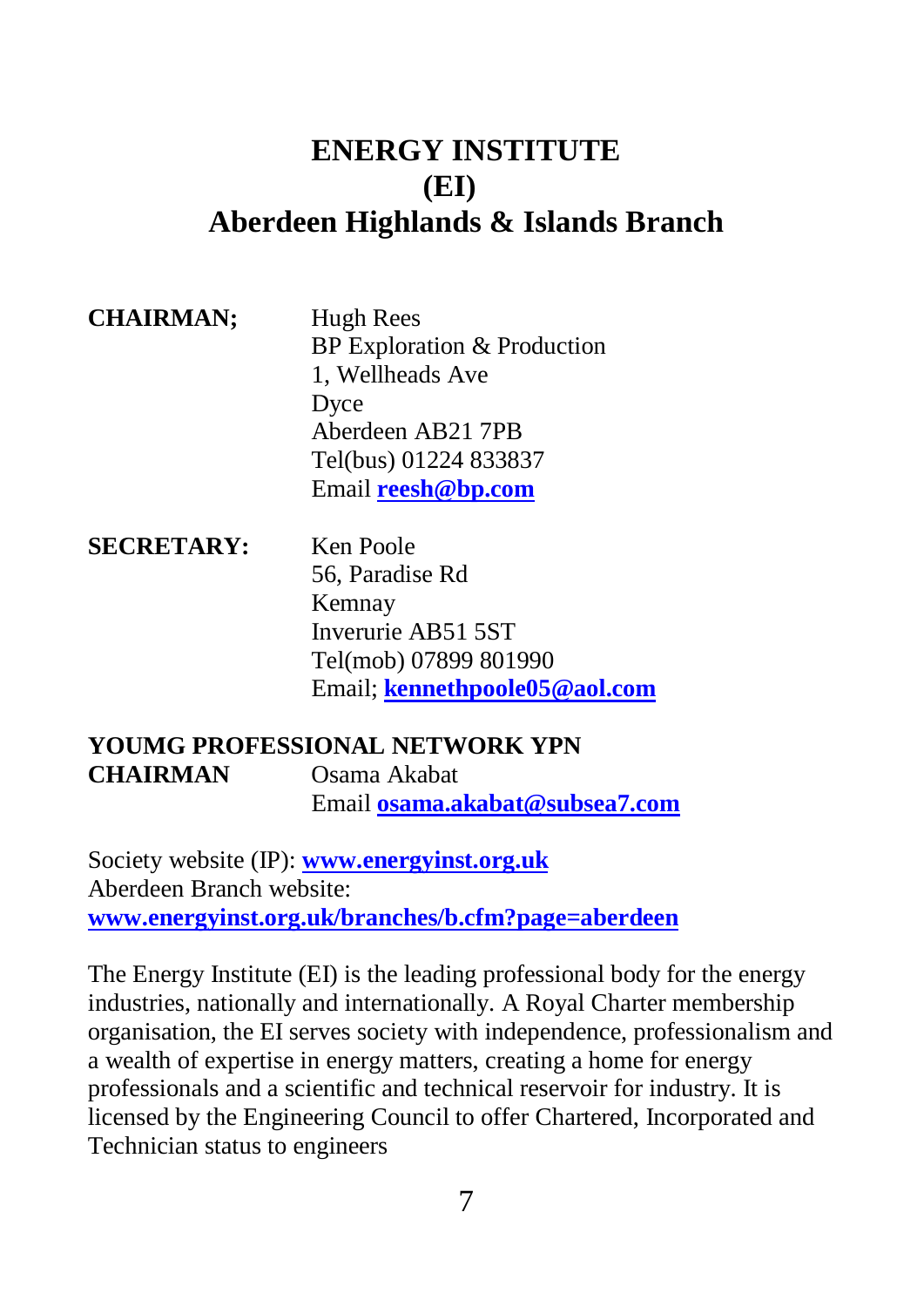### **INSTITUTE OF CORROSION (ICorr) Aberdeen Branch**

| <b>CHAIRMAN;</b> |  |
|------------------|--|
|------------------|--|

**CHAIRMAN;** Alistair Seton Subsea 7 West Campus Tarland Rd Westhill, Aberdeenshire AB32 6JZ

Email **[alistair.seton@subsea7.com](mailto:alistair.seton@subsea7.com)** Tel (bus) 01224 718580

**SECRETARY;** Frances Blackburn Maersk FPSO's Ltd City Wharf, Shiprow Aberdenn AB11 5BY

> Email. **[icorrabz@gmail.com](mailto:icorrabz@gmail.com)** Tel (Bus) 01224 243360

Branch website; **[www.icorr.org](http://www.icorr.org/)**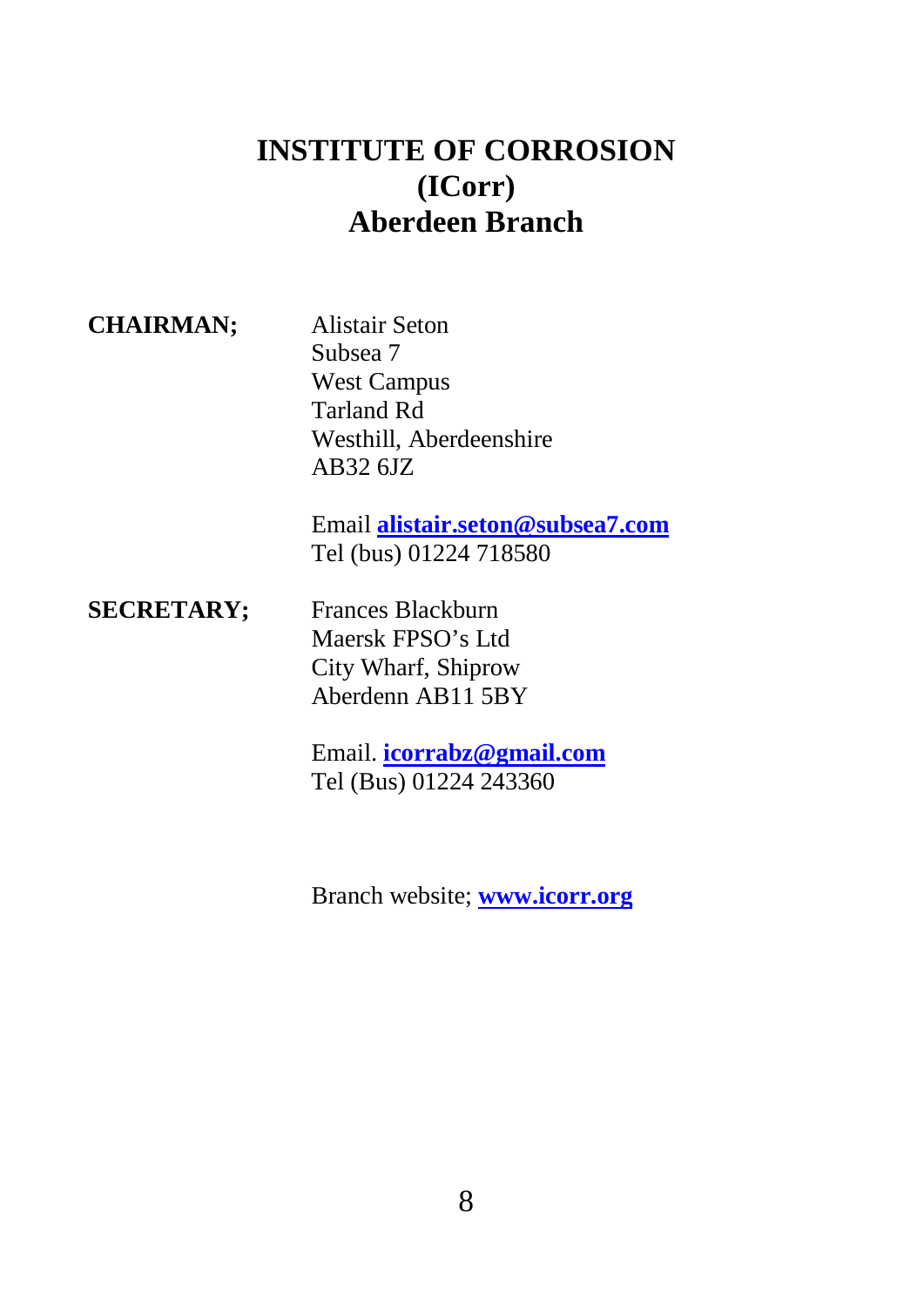# **THE INSTITUTE OF PHYSICS IN SCOTLAND (IOPS)**

**CHAIRMAN;** Stephen P McGeoch Thales UK !, Linthouse Rd Glasgow G51 4BZ

Tel(Bus) 0141 440 4333

Web site; **[www.thalesgroup.com.uk](http://www.thalesgroup.com.uk/)**

**SECRETARY;** Dr Bill MacPherson School of Engineering & Physical Science Herriot Watt University Riccarton Edinburgh EH14 4AS

Email; **[w.n.macpherson@hw.ac.uk](mailto:w.n.macpherson@hw.ac.uk)**

#### **GENERAL ENQUIRIES**

Alison McLure, IOP National Officer

Tel (bus) 0791 785 5950 Email **[alison.mclure@iop.org](mailto:alison.mclure@iop.org)**

Website; http//iopscotland.org/

The Institute of Physics in Scotland is the Scottish Branch of the IOP and is a charity registered in Scotland No SC040092. The IOP is a scientific membership organisation devoted to increasing the understanding and application of physics. It has extensive worldwide membership and is a leading communicator of physics with all audiences from specialist through government to the general public.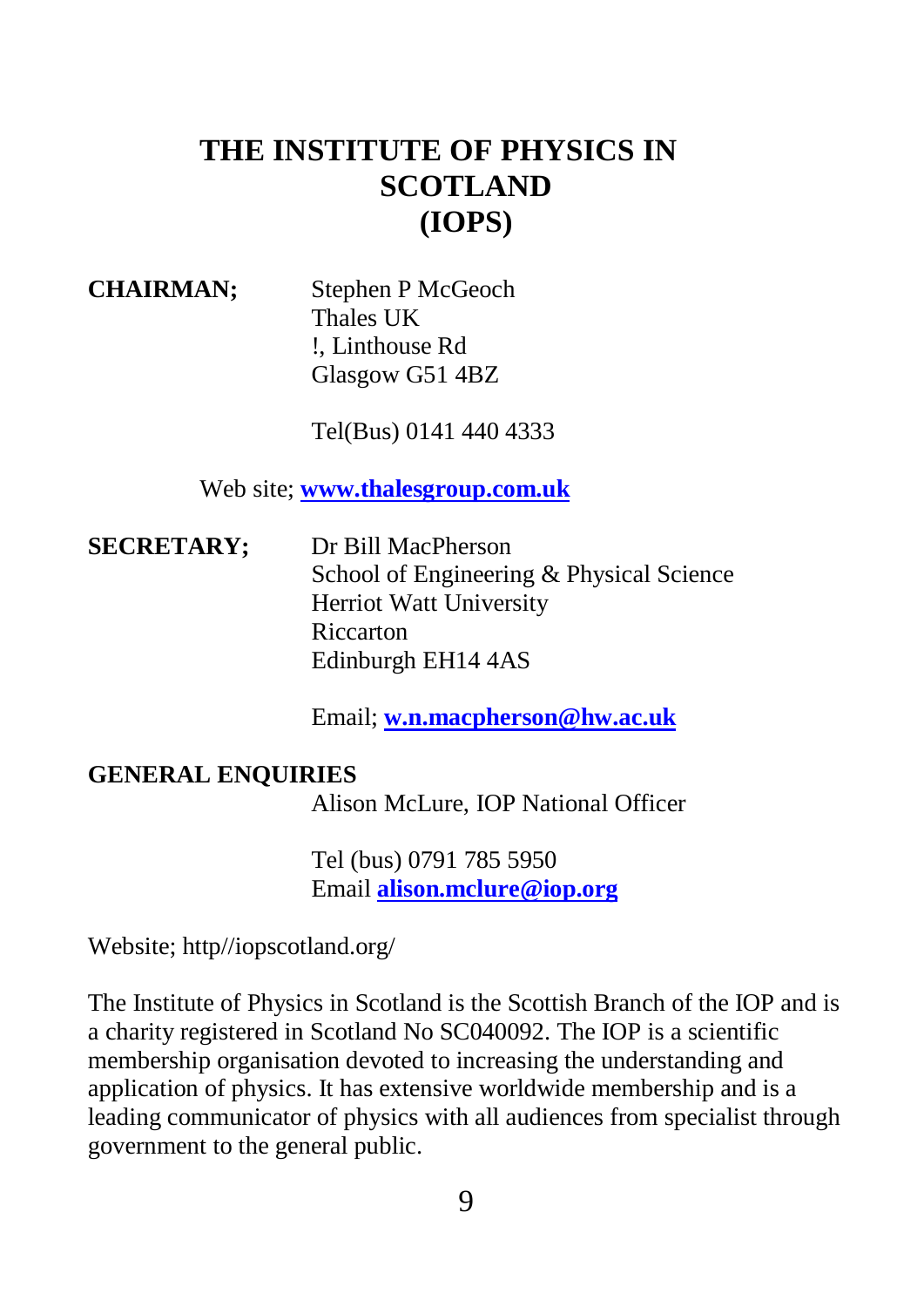# **INSTITUTION OF ENGINEERING & TECHNOLOGY (IET)**

The Institution of Engineering and Technology is one of the world's leading professional societies for the engineering and technology community. The IET has more than 150,000 members in 127 countries. The IET provides a global knowledge network to facilitate the exchange of ideas and promote the positive role of science, engineering and technology to the world.

| Mick Gaskill<br><b>Address TBA</b> |
|------------------------------------|
| Tel TRA                            |
| Email; mickgaskill@theiet.org      |
| <b>Andrew Mackenzie</b>            |
| <b>4 Aird Point</b>                |
| <b>Isle of Lewis</b>               |
| Western Isles HS2 0BU              |
| Tel; 01851 870933                  |
| Email andken0195@hotmail.com       |
|                                    |
| <b>Ken Laing</b>                   |
| 22, Leslie Crescent                |
| Westhill, Aberdeen, AB32 6UZ       |
| Tel; 01224 741538                  |
| Email; tyrebagger@gmail.com        |
|                                    |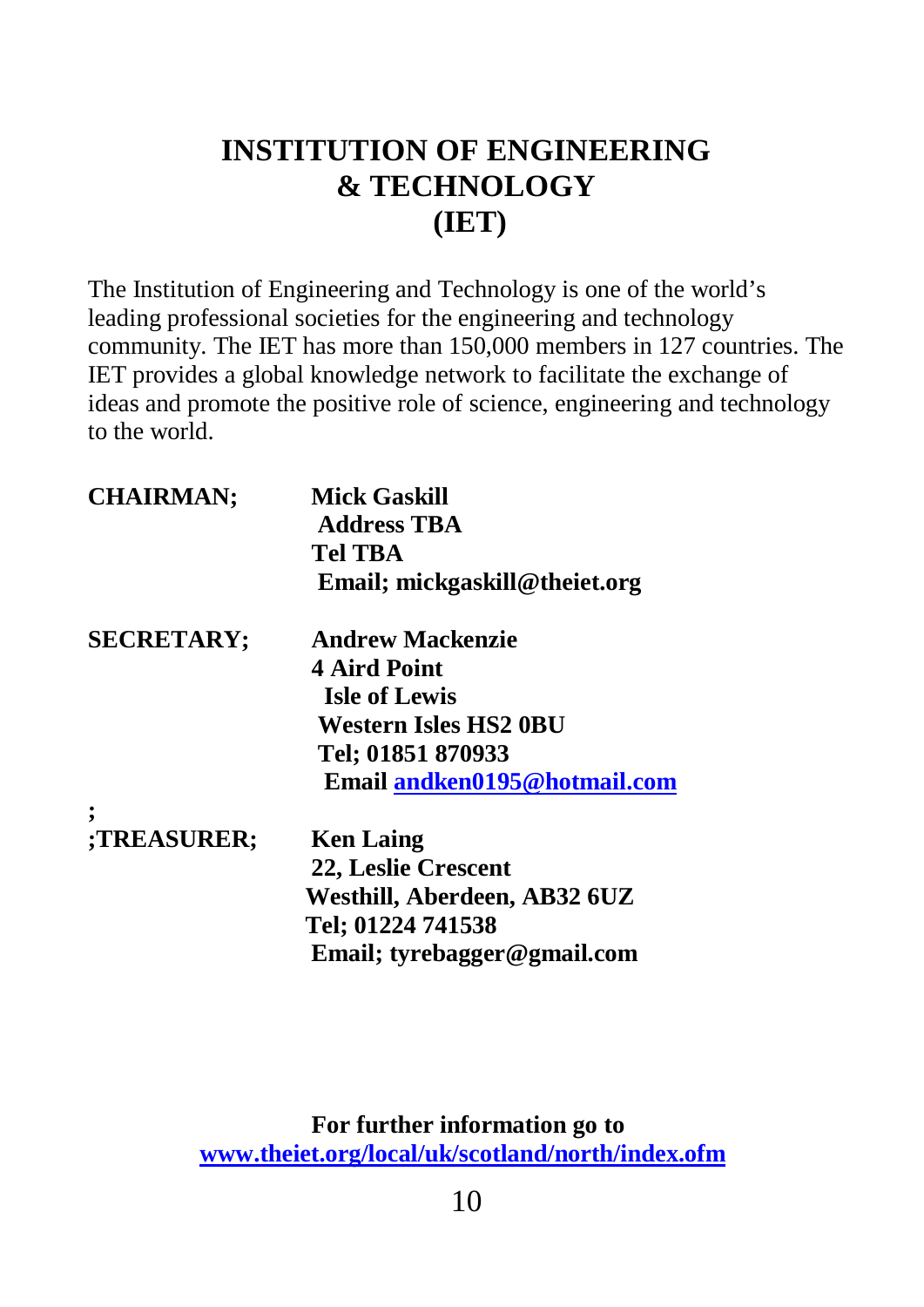# **INSTITUTION OF CHEMICAL ENGINEERS (IChemE)**

| <b>CHAIRMAN:</b>  | Nigel Bowker                           |
|-------------------|----------------------------------------|
|                   | Email: Nigel@blackhallconsulting.co.uk |
| <b>SECRETARY:</b> | Miranda Edwards                        |
|                   | Email: Miranda.Edwards@total.com       |

**SCHOOLS LIASON CO ORDINATOR** Carol Munjoma

Email; **[cmunjoma@googlemail.com](mailto:cmunjoma@googlemail.com)**

The Aberdeen group of IChemE organises a group of events throughout the year including technical, social, chartership, school and young members events. We always welcome new members and ideas to the committee. For forthcoming events go to our website

**[www.icheme.org/communities/member\\_groups/aberdeen.aspx](http://www.icheme.org/communities/member_groups/aberdeen.aspx)**

Nb Unfortunately the events for IChemE did not arrive in time,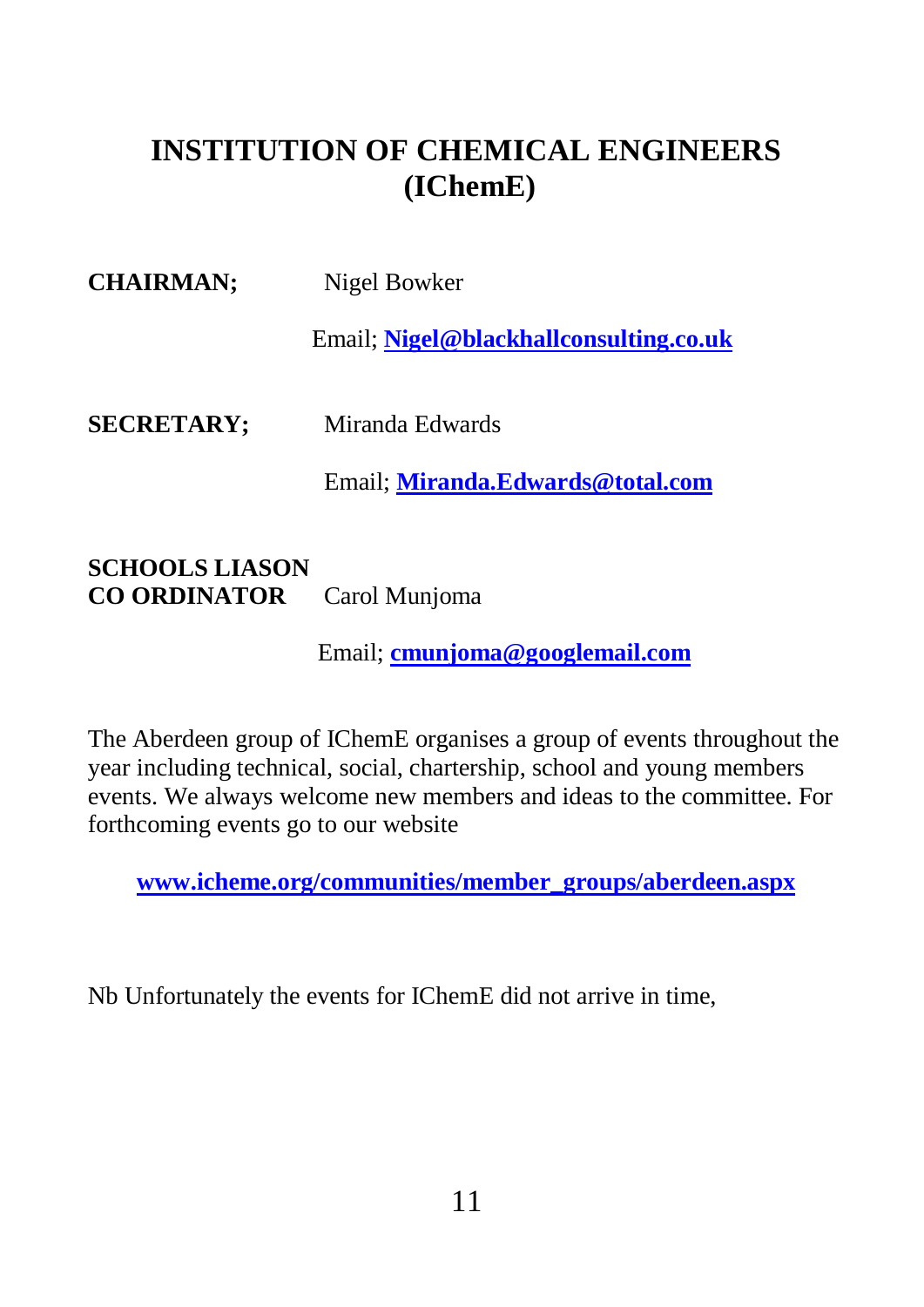# **INSTITUTION OF MECHANICAL ENGINEERS (IMechE)**

The **IMechE** aims to be the foremost body for the advancement of mechanical engineering. On a national level it links with Government, academia, research and industrial bodies in the support and development of key industries. Our local programme presents CPD opportunities via technical meetings and seminars.

| <b>CHAIRMAN:</b>                                                               | Dennis Helliwell;<br>Ben Logie<br>Whiteford<br>Pitcaple<br>Inverurie AB51 5EB<br>Tel; 01467 681377<br>Email; Helliwell L@aol.com                             |
|--------------------------------------------------------------------------------|--------------------------------------------------------------------------------------------------------------------------------------------------------------|
| <b>SECRETARY:</b>                                                              | J. Bruce Buchan<br>Score (Europe)Ltd<br>Glenugie Works<br>Peterhead AB42 6YX<br>Tel (bus) 01779 482240<br>Fax (bus) 01779 482009                             |
| <b>Young Members</b><br><b>CHAIRMAN</b><br><b>VICE CHAIRMAN</b> Ronald Simpson | Email; jbruce.buchan@score-group.com<br>Paul Cummins<br>Email; paul, cummins@fmch.com                                                                        |
| <b>SECRETARY</b>                                                               | Email; ronald.simpson@score-group.com<br>Craig Seafert<br>Email; craig. seafert@googlemail.com<br>VICE SECRETARY Naomi Sharp Email Naomi sharp@googlemail.co |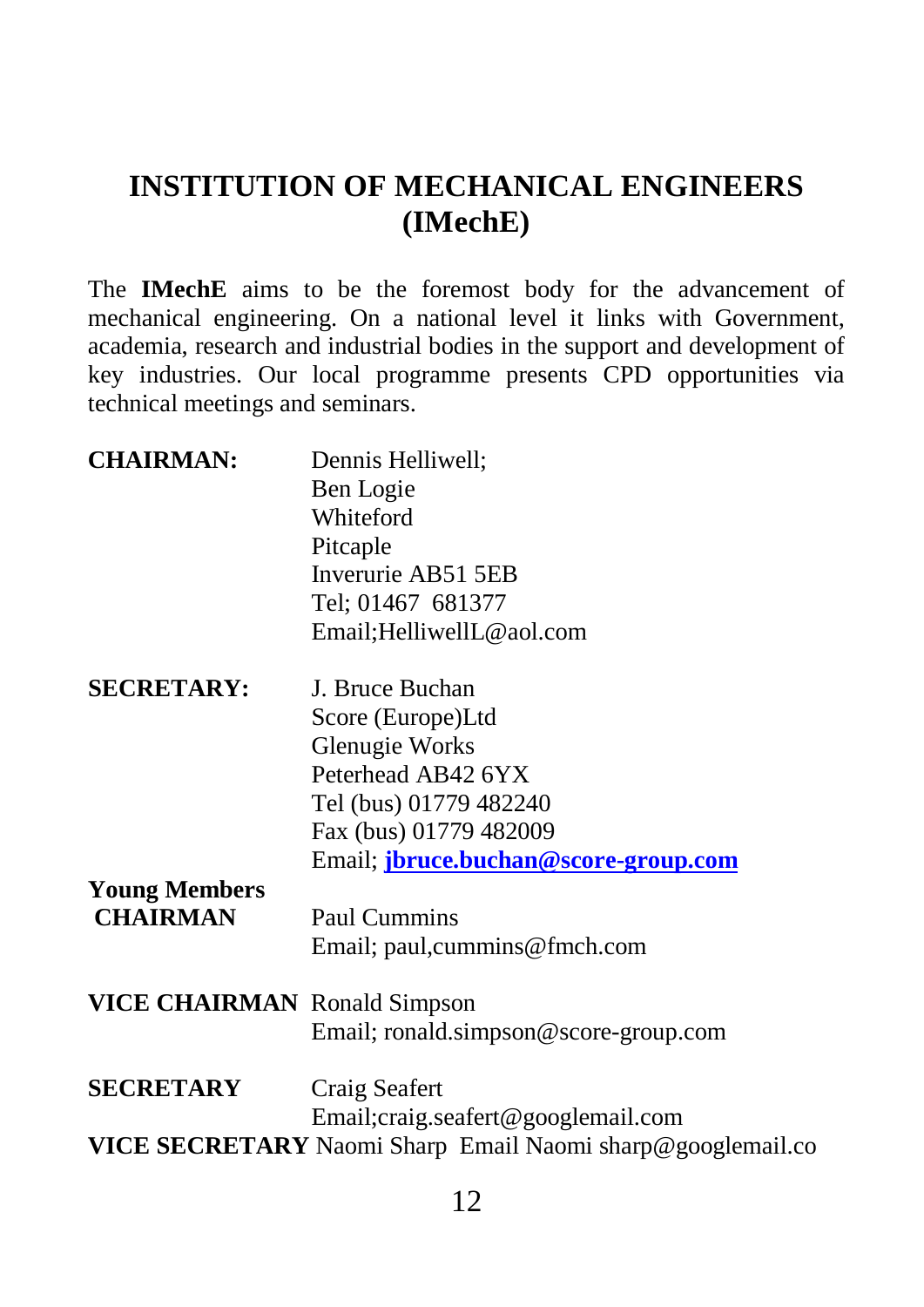# **THE MINING INSTITUTE OF SCOTLAND (MIS)**

#### **CHAIRMAN;** Professor Babs Oyeneyin School of Engineering **RGU** Schoolhill, Aberdeen AB10 1FR

Tel (bus) 01224 1FR

Email; **[b.oyeneyin@rgu.ac.uk](mailto:b.oyeneyin@rgu.ac.uk)**

#### **SECRETARY;** David Seath

10 Woodhill Grove Crossford Dunfirmline KY12 8YG

Tel(home) 01383 432856 Email; **[D.Seath@btinternet.com](mailto:D.Seath@btinternet.com)**

Website; **[www.mining-scotland.org](http://www.mining-scotland.org/)**

The MIS is a local Society of the Institute of Mining & Materials (IOM3) serving the Aberdeen area. It supports the coal, minerals, and hydrocarbon extraction industries by providing a network of professionals and CPD opportunities including Incorporated/Chartered Engineer registration via IOM3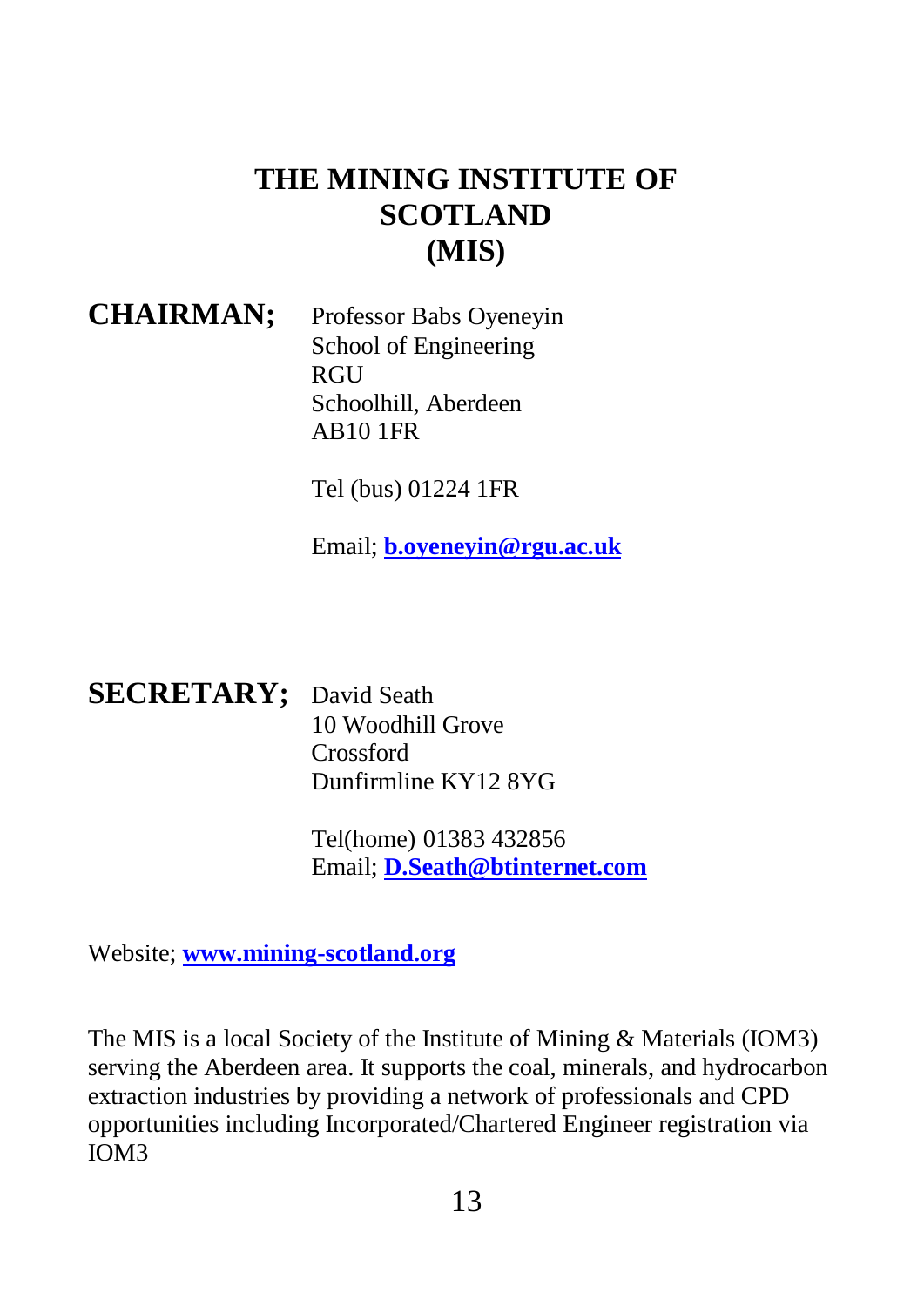# **CHARTERED QUALITY INSTITUTE (CQI)**

The North of Scotland Branch aims to provide a local organisation to promote the aims of the CQI whilst cooperating with other organisations within the branch area. It arranges suitable programmes, visits earning CPD points and promotes efficiency, education and training in QA.

Website: **http:/www.the.cqi.org**

**CHAIRMAN:** Colin Campbell c/o Subsea 7 Arnhall Business Park Westhill Aberdeen E Mail; **[chair.north@thecqiscotland.org](mailto:chair.north@thecqiscotland.org)**

**SECRETARY:** Paul Naysmith

Tel (bus /mob) 07980866370 E mail: **[sec.north@thecqiscotland.org](mailto:sec.north@thecqiscotland.org)**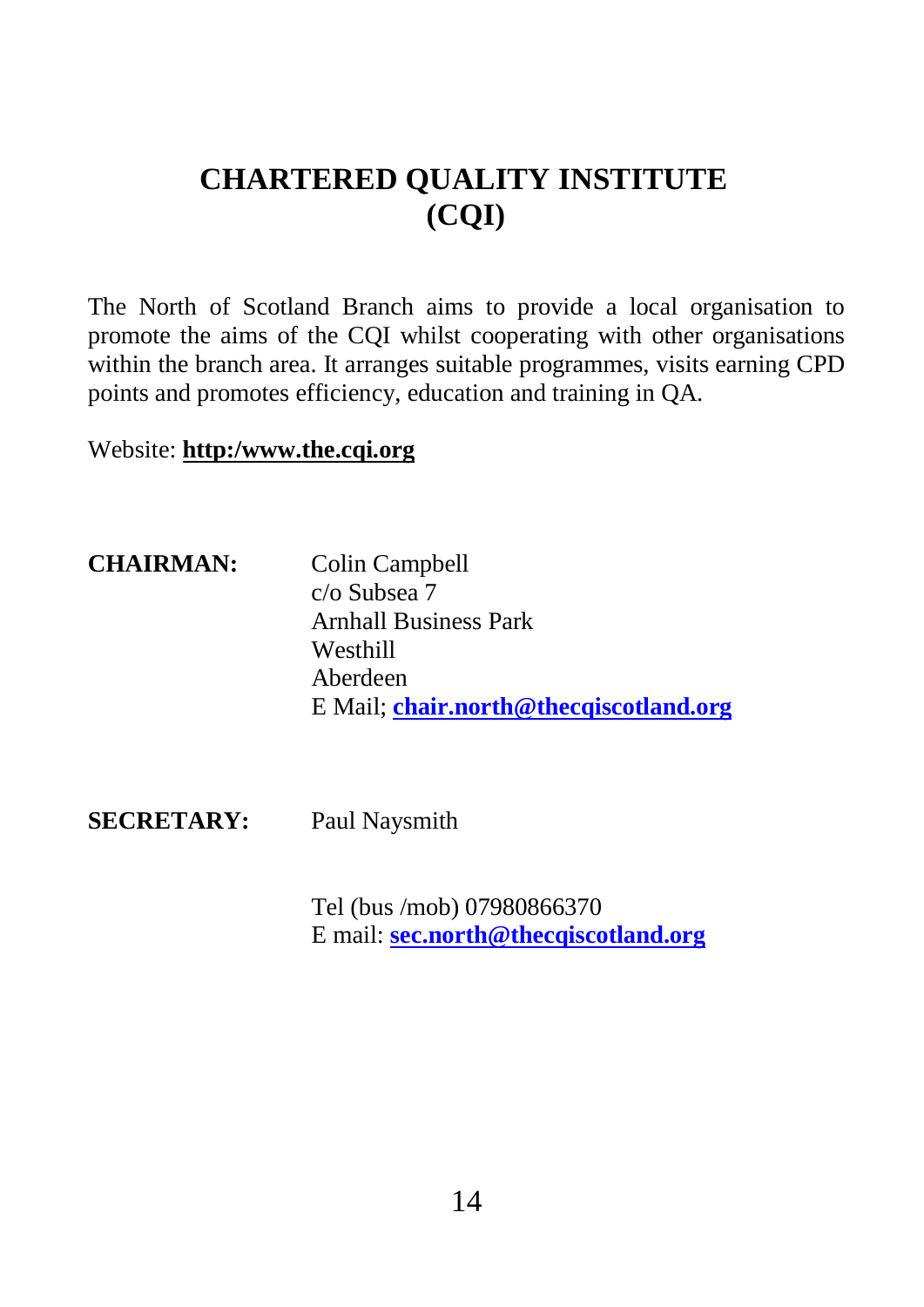## **ROYAL AERONAUTICAL SOCIETY Highland Branch (RAeS)**

The Royal Aeronautical Society exists in order to promote the general advancement of Aeronautical Science and promote the profession of Aeronautics. The RAeS is the only multidiscipline aerospace institution embracing membership in all aerospace community sectors at all levels ranging from those embarking on their career to senior managers. Membership includes aircrew, operations staff, ATC, engineers, education, research, manufacturing, marketing, law, etc. The **RAeS** is a nominated body of the Engineering Council and offers a preferred route to registration for aerospace engineers to provide recognition of their professional competence.

| <b>CHAIRMAN:</b>  | Mr Kevin Halligan<br><b>Officers Mess</b><br>RAF Lossiemouth<br>Elgin<br>Moray IV31 6SD<br>Email; kevhalligan@hotmail.com |
|-------------------|---------------------------------------------------------------------------------------------------------------------------|
| <b>SECRETARY:</b> | Alex W.Gray<br>28, Woodburn Crescent<br>Aberdeen AB15 8JX                                                                 |

Tel (home) 01224 319464 E mail; **[AlexWmGRAY@aol.com](mailto:AlexWmGRAY@aol.com)**

Web site **[www.raes.org.uk/branches](http://www.raes.org.uk/branches)**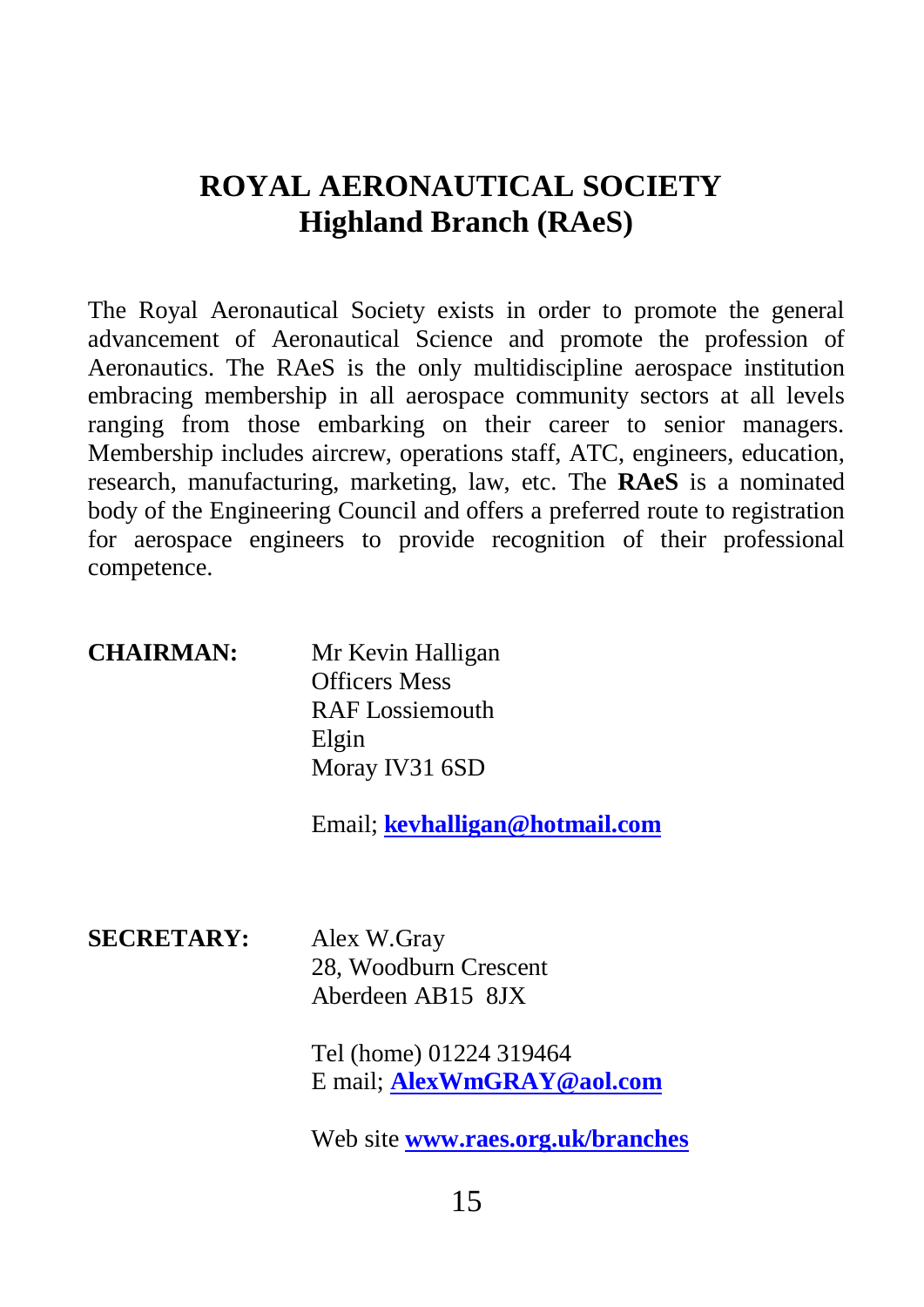# **TechFest-SetPoint STEM Ambassadors Programme**

The STEM Ambassador programme brings illumination to the classroom and switches on the minds of young people to the potential of STEM and careers.

STEM Ambassadors are everyday people from real working backgrounds who volunteer their time to act as inspiring roles to young people.

They provide a refreshing change to regular classroom activities and open doors to a whole new world for young people. This helps them to see STEM subjects and careers with a fresh perspective by engaging their interest and imagination in new ways

What can an ambassador do?

- Help at careers fairs or conventions
- Give careers talks in secondary schools
- Help with interschool activities
- Develop resources to be used in schools
- Assist a school with a specific project
- Participate in mentoring senior pupils either face to face or via email
- Develop a long term link with a local school, for example helping a science club

You can register as a STEM Ambassador at; **[ambassadors@abdn.ac.uk](mailto:ambassadors@abdn.ac.uk)**

Contacts: Sam Cordiner & Sarah Chew

> Tel (bus); 01224 274348 **[techfestsetpoint@abdn.ac.uk](mailto:techfestsetpoint@abdn.ac.uk)**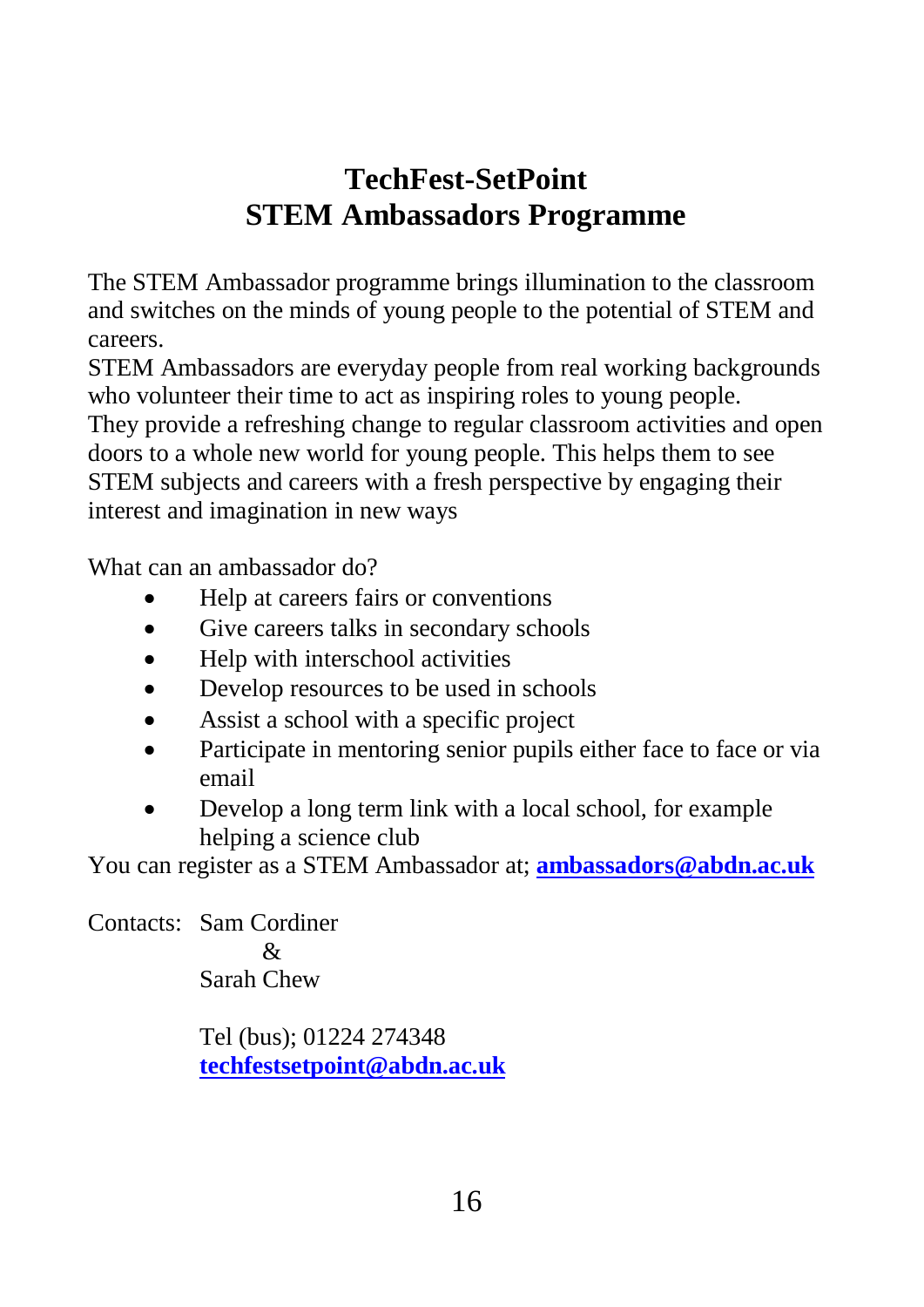# **SOCIETY FOR UNDERWATER TECHNOLOGY (Aberdeen Branch) (SUT)**

SUT is a multi discipline learned Society bringing together individuals and organisations in more than 40 countries who have a common interest in underwater technology, ocean science and offshore engineering. The Society organises an extensive programme of events, many of which are held in Aberdeen, designed to fulfil the requirements of a diverse membership and all pockets.

| <b>CHAIRMAN:</b> | Dr David Kaye        |
|------------------|----------------------|
|                  | Aquamarine Power     |
|                  | 10, St Andrew Square |
|                  | Edinburgh EH2 2AF    |

Tel (bus); 0131 7186288 Email; **[david.kaye@aquamarinepower.com](mailto:david.kaye@aquamarinepower.com)**

**SECRETARY:** Kirsty Webster Tel (bus) 01224 823637 Email; events @sut.org

**BRANCH WEBSITE[: www.sut.org.uk](http://www.sut.org.uk/)**